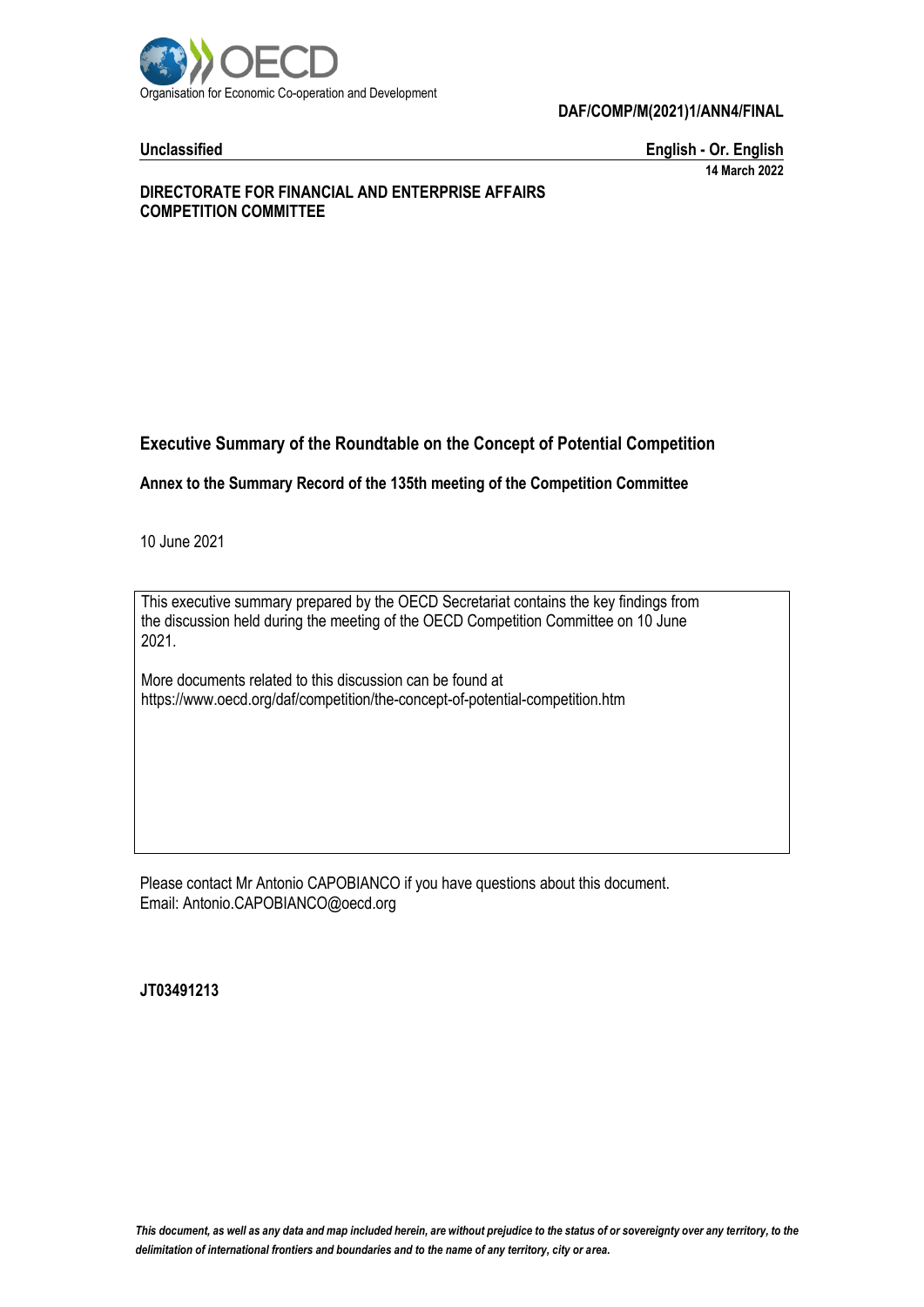### **2** DAF/COMP/M(2021)1/ANN4/FINAL

# *Executive Summary of the Roundtable on The Concept of Potential Competition*

# By the Secretariat<sup>1</sup>

The OECD Competition Committee held a Roundtable on the concept of potential competition on 11 June 2021. Based on the background paper prepared by the Secretariat, written submissions from delegates, and the contributions by expert panellists and delegates to the discussion, the following key points emerged:

# **1. The concept of potential competition is relevant in a wide range of cases, while it has received renewed interest in the context of antitrust enforcement in dynamic and innovative markets.**

Given the important role that entry into new markets can play in ensuring competitive markets and encouraging innovation, issues related to potential competition are relevant in a wide range of cases such as exclusionary practices, anticompetitive agreements and mergers. These issues usually focus on concerns about the elimination of potential competition by way of agreements, concerted practices or mergers between potential competitors or exclusion of potential competitors by dominant firms. In some instances, potential competition could also serve as a countervailing or mitigating factor to what might otherwise be a finding of significant lessening of competition.

While no industry or sector is immune to issues related to potential competition, the concept of potential competition has received renewed interest in recent years in the context of antitrust enforcement in dynamic and innovative markets such as digital and pharmaceutical sectors. The elimination of competition is particularly important in these markets where typically the process of entering markets takes place over a long period of time and involves significant costs or risks, or the key aspects of the competitive offering are set during the investment phase rather than flexed on an ongoing basis.

# **2. Competition agencies are striving to use all available analytical tools to assess and protect potential competition. However, assessment of potential competition, which is inherently subject to significant uncertainty, remains a challenging exercise.**

Greater uncertainty associated with the concept of potential competition implies higher evidentiary standards which competition agencies are required to satisfy. Courts have held that potential competition exists where an undertaking has real and concrete possibilities of entering the relevant market and competing against incumbents. Accordingly, competition agencies face challenges to demonstrate potential competition that goes beyond unfound speculation regarding possible future events.

Competition agencies are striving to meet such high evidentiary standards using all available analytical tools such as the assessment of the barriers to entry (e.g. customer preferences, technical capabilities or regulatory constraints) and the ability and intention of firms to enter the relevant market. The Secretariat's background paper sought to provide an overview of such analytical tools and suggested several newer tools that have been

 $\overline{a}$ 

 $<sup>1</sup>$  This Executive Summary does not necessarily represent the consensus view of the Competition</sup> Committee. It does, however, encapsulate key points from the discussion at the session, the delegates' written submissions, the panellists' presentations and the Secretariat's background paper.